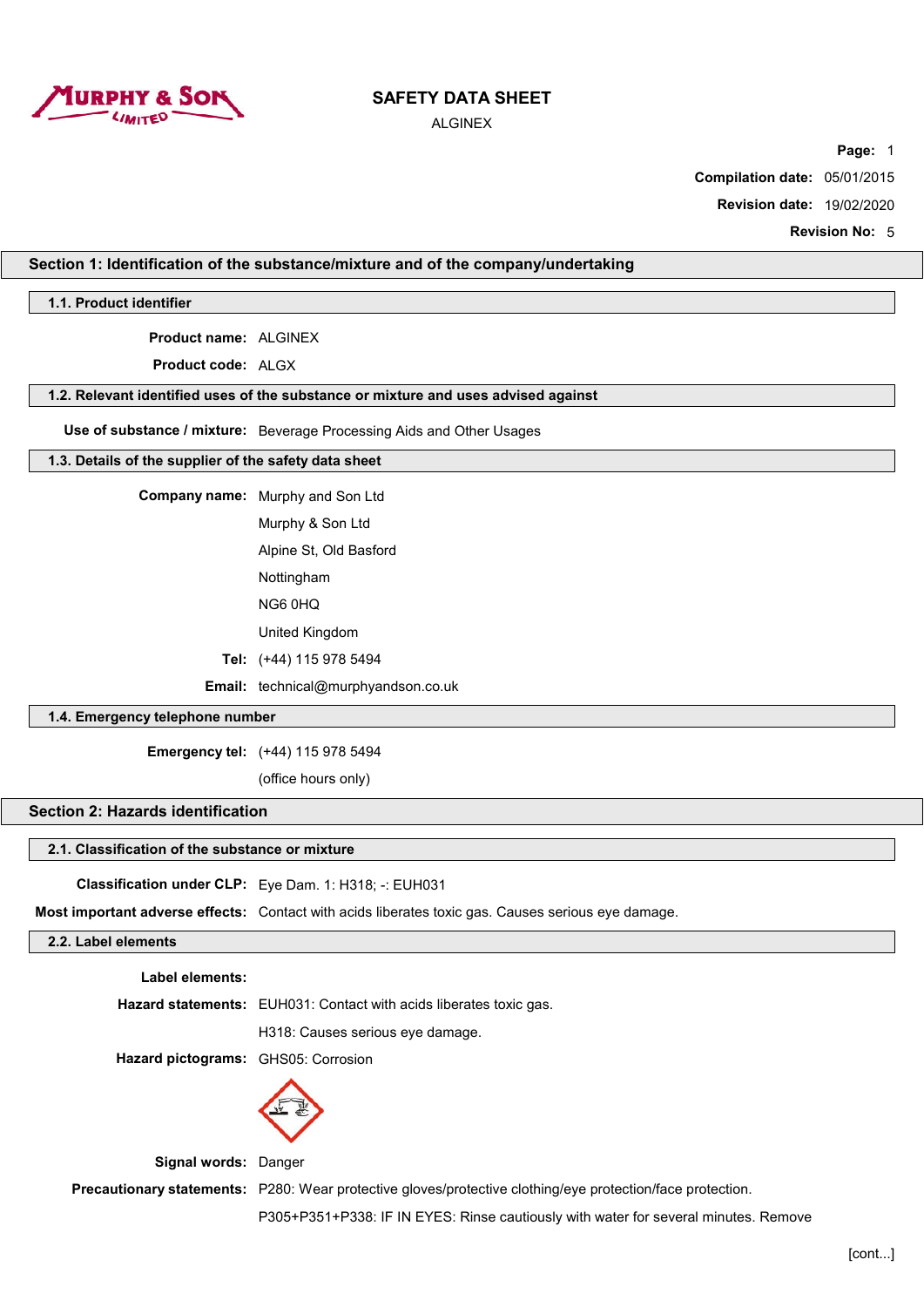## ALGINEX

**Page:** 2

contact lenses, if present and easy to do. Continue rinsing.

P310: Immediately call a POISON CENTER or doctor.

### **2.3. Other hazards**

### **PBT:** This product is not identified as a PBT/vPvB substance.

## **Section 3: Composition/information on ingredients**

## **3.2. Mixtures**

#### **Hazardous ingredients:**

## ACACIA GUM

| <b>EINECS</b> | CAS       | PBT / WEL                                                 | CLP Classification | Percent |
|---------------|-----------|-----------------------------------------------------------|--------------------|---------|
| 232-519-5     | 9000-01-5 | Substance with a Community<br>' workplace exposure limit. | $\sim$             | 30-50%  |

SODIUM METABISULPHITE - REACH registered number(s): 01-2119531326-45-XXXX

| 231-673-0 | 7681-57-4 | Acute Tox. 4: H302; Eye Dam. 1: H318; | 10-30% |
|-----------|-----------|---------------------------------------|--------|
|           |           | -: EUH031                             |        |

### **Non-classified ingredients:**

### CARAMEL SYRUP

| EINECS   | CAS       | 'WEL<br>PBT | CLP.<br>lassification۔<br>$\sim$ | Percent |
|----------|-----------|-------------|----------------------------------|---------|
| 232-4359 | 8028-89-5 | -           | $\sim$                           | 1-10%   |

# **Section 4: First aid measures**

### **4.1. Description of first aid measures**

**Skin contact:** Wash immediately with plenty of soap and water.

**Eye contact:** Bathe the eye with running water for 15 minutes.

**Ingestion:** Wash out mouth with water. Do not induce vomiting. If conscious, give half a litre of water to drink immediately. Transfer to hospital as soon as possible.

**Inhalation:** Remove casualty from exposure ensuring one's own safety whilst doing so. Consult a doctor.

### **4.2. Most important symptoms and effects, both acute and delayed**

**Skin contact:** There may be mild irritation at the site of contact.

**Eye contact:** There may be irritation and redness.

**Ingestion:** There may be soreness and redness of the mouth and throat. There may be difficulty swallowing. Nausea and stomach pain may occur. There may be vomiting.

**Inhalation:** Absorption through the lungs can occur causing symptoms similar to those of ingestion.

**Delayed / immediate effects:** Immediate effects can be expected after short-term exposure.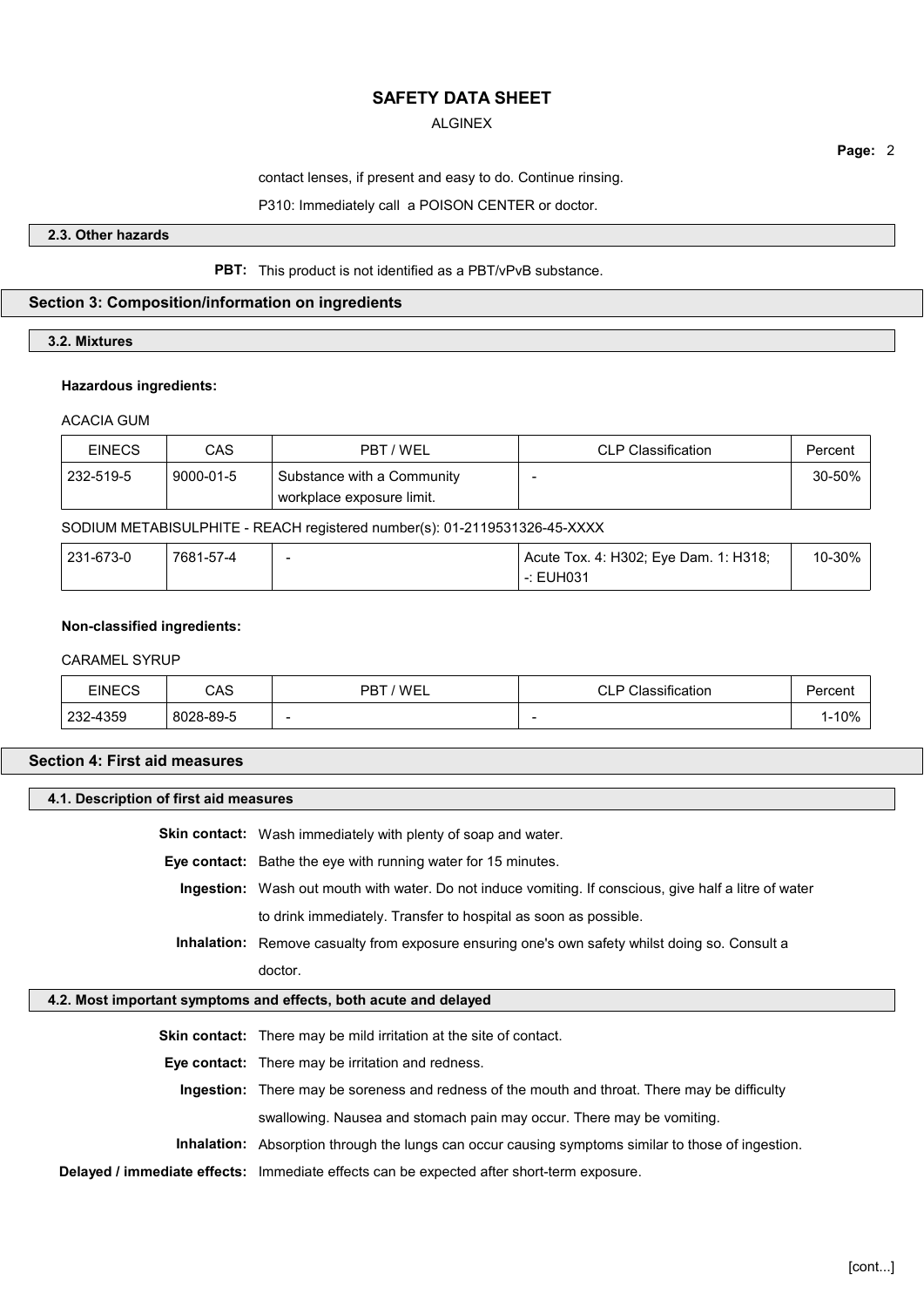### ALGINEX

**Page:** 3

### **4.3. Indication of any immediate medical attention and special treatment needed**

**Immediate / special treatment:** Not applicable.

## **Section 5: Fire-fighting measures**

#### **5.1. Extinguishing media**

**Extinguishing media:** Suitable extinguishing media for the surrounding fire should be used. Use water spray

to cool containers.

#### **5.2. Special hazards arising from the substance or mixture**

**Exposure hazards:** In combustion emits toxic fumes.

#### **5.3. Advice for fire-fighters**

**Advice for fire-fighters:** Wear self-contained breathing apparatus. Wear protective clothing to prevent contact with skin and eyes.

## **Section 6: Accidental release measures**

#### **6.1. Personal precautions, protective equipment and emergency procedures**

**Personal precautions:** Refer to section 8 of SDS for personal protection details. Mark out the contaminated area with signs and prevent access to unauthorised personnel. Turn leaking containers leak-side up to prevent the escape of liquid.

#### **6.2. Environmental precautions**

**Environmental precautions:** Do not discharge into drains or rivers. Contain the spillage using bunding.

### **6.3. Methods and material for containment and cleaning up**

**Clean-up procedures:** Absorb into dry earth or sand. Transfer to a closable, labelled salvage container for

disposal by an appropriate method.

# **6.4. Reference to other sections**

**Reference to other sections:** Refer to section 8 of SDS.

## **Section 7: Handling and storage**

### **7.1. Precautions for safe handling**

**Handling requirements:** Avoid the formation or spread of mists in the air. Avoid direct contact with the substance.

## **7.2. Conditions for safe storage, including any incompatibilities**

**Storage conditions:** Store in a cool, well ventilated area. Keep container tightly closed.

#### **7.3. Specific end use(s)**

**Specific end use(s):** Beverage Processing Aids and Other Usages

#### **Section 8: Exposure controls/personal protection**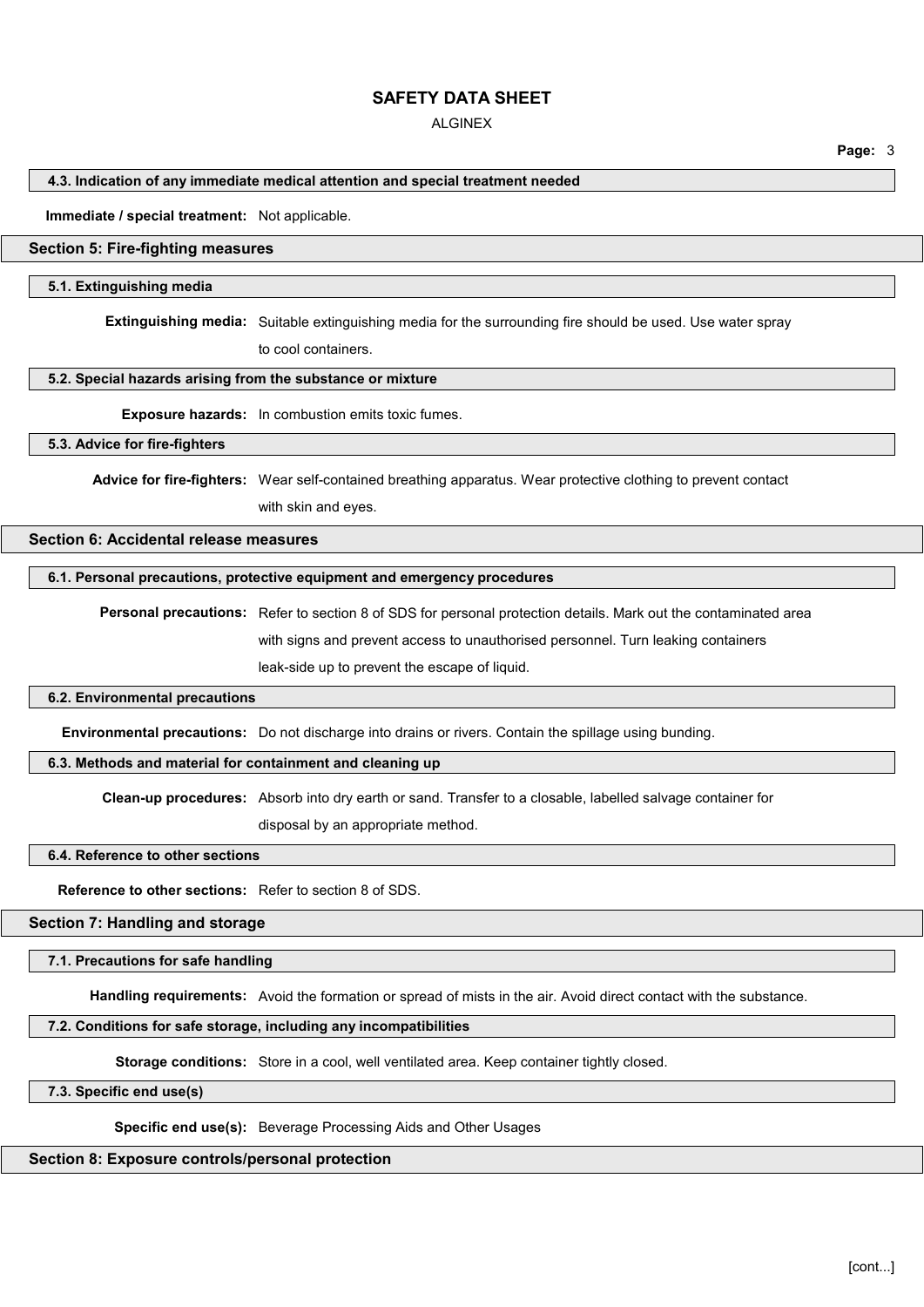ALGINEX

### **Page:** 4

**8.1. Control parameters**

### **Hazardous ingredients:**

**ACACIA GUM**

## Workplace exposure limits: **Workplace exposure limits: Respirable dust**

| State    | } hour TWA | <b>STE</b><br>$15$ min.<br>-- | ` hour TWA | <b>STEI</b><br>15 min.<br>-- |
|----------|------------|-------------------------------|------------|------------------------------|
| e.<br>ΕU | 10mg/m3    | -                             | -          | -                            |

## **SODIUM METABISULPHITE**

| UK<br>.חורה<br><br>,,,,,, |
|---------------------------|
|---------------------------|

# **DNEL/PNEC Values**

## **Hazardous ingredients:**

#### **SODIUM METABISULPHITE**

| Exposure                              | Value      | Population       | Effect                   |
|---------------------------------------|------------|------------------|--------------------------|
| Inhalation                            | 225 mg/m3  | Workers          | Systemic                 |
| Inhalation                            | 66 mg/m3   | <b>Consumers</b> | Local                    |
| Oral                                  | 8.6 mg/Kg  | Consumers        | Local                    |
| Fresh water                           | 1 mg/l     | ۰                | $\qquad \qquad$          |
| Marine water                          | $0.1$ mg/l | -                | $\overline{\phantom{0}}$ |
| Microorganisms in sewage<br>treatment | 75.4 mg/l  | -                | -                        |
|                                       |            |                  |                          |

## **8.2. Exposure controls**

**Engineering measures:** Ensure there is sufficient ventilation of the area.

**Respiratory protection:** Respiratory protection not required.

**Hand protection:** Protective gloves.

**Eye protection:** Safety glasses. Ensure eye bath is to hand.

**Skin protection:** Protective clothing.

# **Section 9: Physical and chemical properties**

## **9.1. Information on basic physical and chemical properties**

|                                                      | <b>State: Liquid</b>       |                        |
|------------------------------------------------------|----------------------------|------------------------|
|                                                      | <b>Colour:</b> Green-brown |                        |
|                                                      | <b>Odour:</b> Pungent      |                        |
| <b>Solubility in water: Miscible</b>                 |                            |                        |
| <b>Viscosity:</b> Viscous                            |                            |                        |
| <b>Flammability limits %: lower:</b> Not applicable. |                            | upper: Not applicable. |
| Vapour pressure: Not applicable.                     | Relative density: 1300     |                        |
|                                                      | $pH: 3 - 5$                |                        |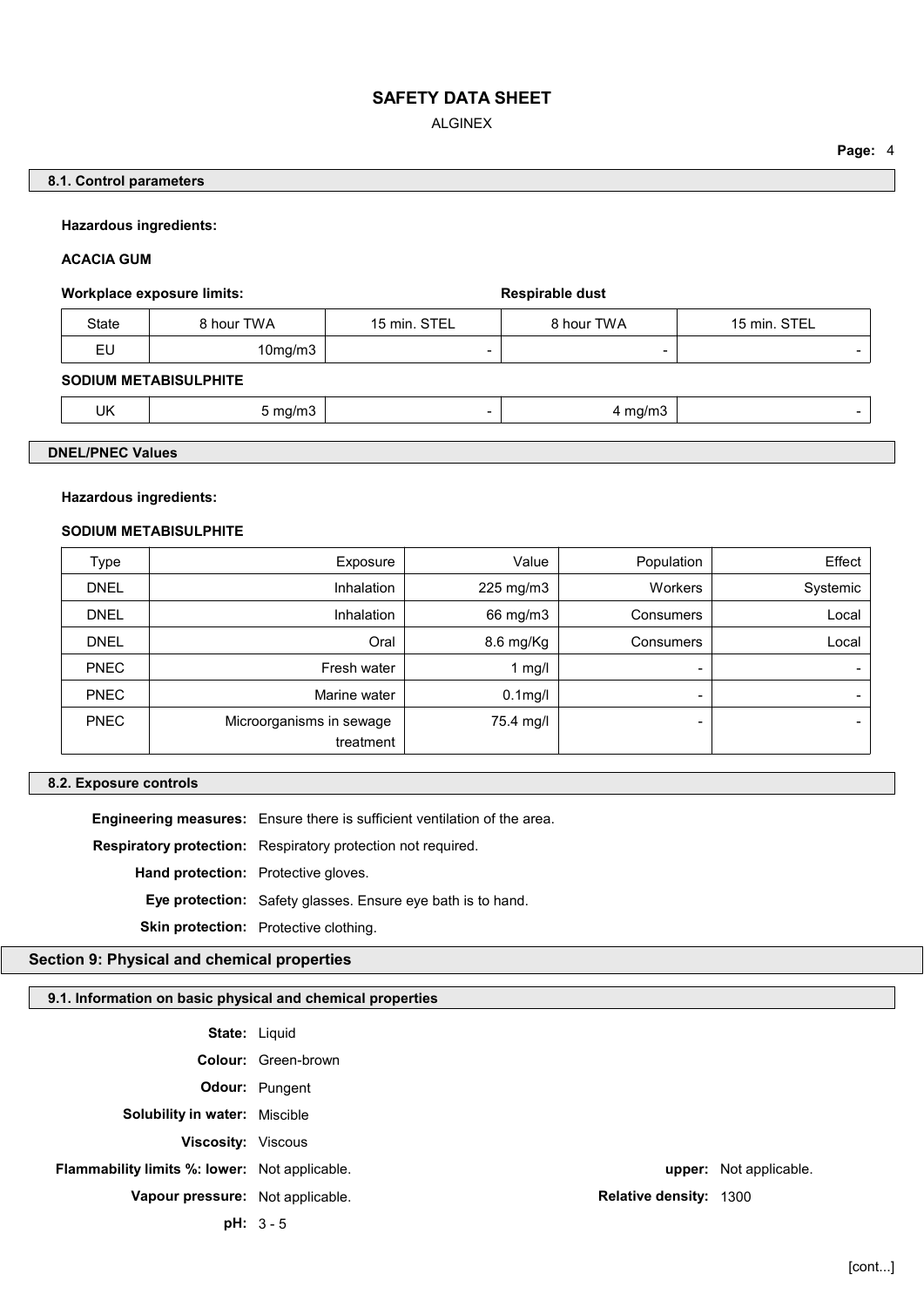ALGINEX

**Page:** 5

### **9.2. Other information**

**Other information:** No data available.

# **Section 10: Stability and reactivity**

**10.1. Reactivity**

**Reactivity:** Stable under recommended transport or storage conditions.

**10.2. Chemical stability**

**Chemical stability:** Stable under normal conditions.

**10.3. Possibility of hazardous reactions**

**Hazardous reactions:** Hazardous reactions will not occur under normal transport or storage conditions.

Decomposition may occur on exposure to conditions or materials listed below.

### **10.4. Conditions to avoid**

**Conditions to avoid:** Heat. Direct sunlight.

**10.5. Incompatible materials**

**Materials to avoid:** Strong oxidising agents. Strong acids.

## **10.6. Hazardous decomposition products**

**Haz. decomp. products:** In combustion emits toxic fumes. In combustion emits toxic fumes of sulphur oxides.

### **Section 11: Toxicological information**

**11.1. Information on toxicological effects**

#### **Hazardous ingredients:**

### **ACACIA GUM**

| ORAL | − ∧ ت<br>v | – 50تـ<br>-- - - | ດດ<br>'nı | a/kc |
|------|------------|------------------|-----------|------|
|      |            |                  |           |      |

### **SODIUM METABISULPHITE**

| <b>IVN</b> | <b>RAT</b> | LD50 | 115 $mg/kg$    |
|------------|------------|------|----------------|
| <b>ORL</b> | <b>RAT</b> | LD50 | 1131   $mg/kg$ |
| <b>SKN</b> | <b>RAT</b> | LD50 | $>2$   gm/kg   |

#### **Relevant hazards for product:**

| Hazard                        | Route       | Basis                      |
|-------------------------------|-------------|----------------------------|
| Serious eye damage/irritation | $OP^{\tau}$ | : calculated<br>Hazardous: |

### **Symptoms / routes of exposure**

**Skin contact:** There may be mild irritation at the site of contact.

**Eye contact:** There may be irritation and redness.

**Ingestion:** There may be soreness and redness of the mouth and throat. There may be difficulty

swallowing. Nausea and stomach pain may occur. There may be vomiting.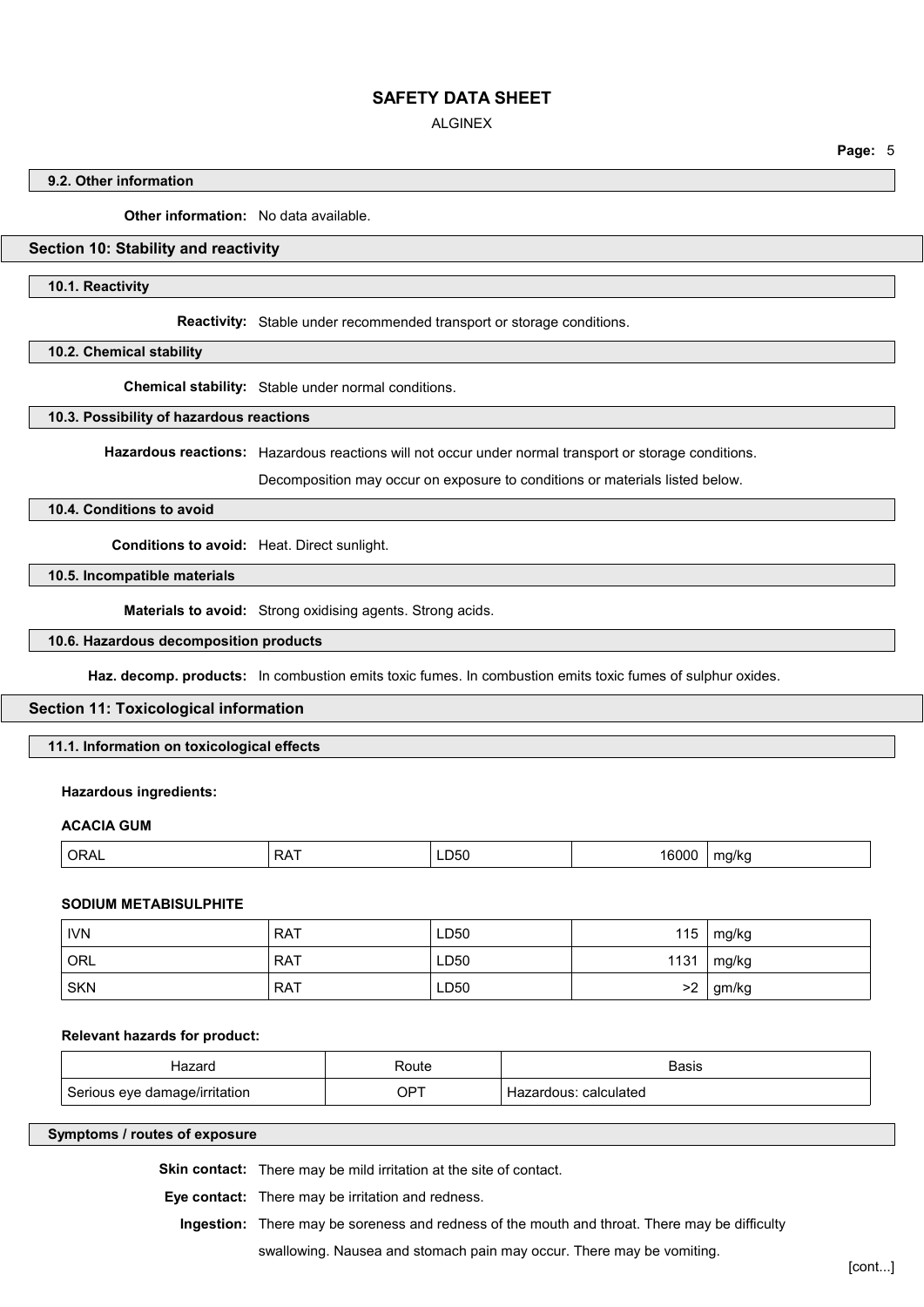## ALGINEX

**Page:** 6

**Inhalation:** Absorption through the lungs can occur causing symptoms similar to those of ingestion.

**Delayed / immediate effects:** Immediate effects can be expected after short-term exposure.

### **Section 12: Ecological information**

## **12.1. Toxicity**

#### **Hazardous ingredients:**

### **SODIUM METABISULPHITE**

| <b>ALGAE</b>                        | 72H ErC50 | 43.8       | mg/l |
|-------------------------------------|-----------|------------|------|
| Daphnia magna                       | 48H EC50  | 89         | mg/l |
| RAINBOW TROUT (Oncorhynchus mykiss) | 96H LC50  | $50 - 200$ | mg/l |

**12.2. Persistence and degradability**

**Persistence and degradability:** Biodegradable.

**12.3. Bioaccumulative potential**

**Bioaccumulative potential:** No bioaccumulation potential.

**12.4. Mobility in soil**

**Mobility:** Readily absorbed into soil.

### **12.5. Results of PBT and vPvB assessment**

**PBT identification:** This product is not identified as a PBT/vPvB substance.

**12.6. Other adverse effects**

**Other adverse effects:** Negligible ecotoxicity.

**Section 13: Disposal considerations**

**13.1. Waste treatment methods**

| <b>Disposal operations:</b> Transfer to a suitable container and arrange for collection by specialised disposal |
|-----------------------------------------------------------------------------------------------------------------|
| company.                                                                                                        |
| <b>Disposal of packaging:</b> Empy contaminated packagings thoroughly. They can be recycled after thorough and  |
| proper cleaning. Packagings that cannot be cleaned are to be disposed of in the same                            |
| manner as the product.                                                                                          |
| <b>NB:</b> The user's attention is drawn to the possible existence of regional or national                      |

regulations regarding disposal.

**Section 14: Transport information**

**14.1. UN number**

**UN number:** UN2693

**14.2. UN proper shipping name**

**Shipping name:** BISULPHITES, AQUEOUS SOLUTION, N.O.S.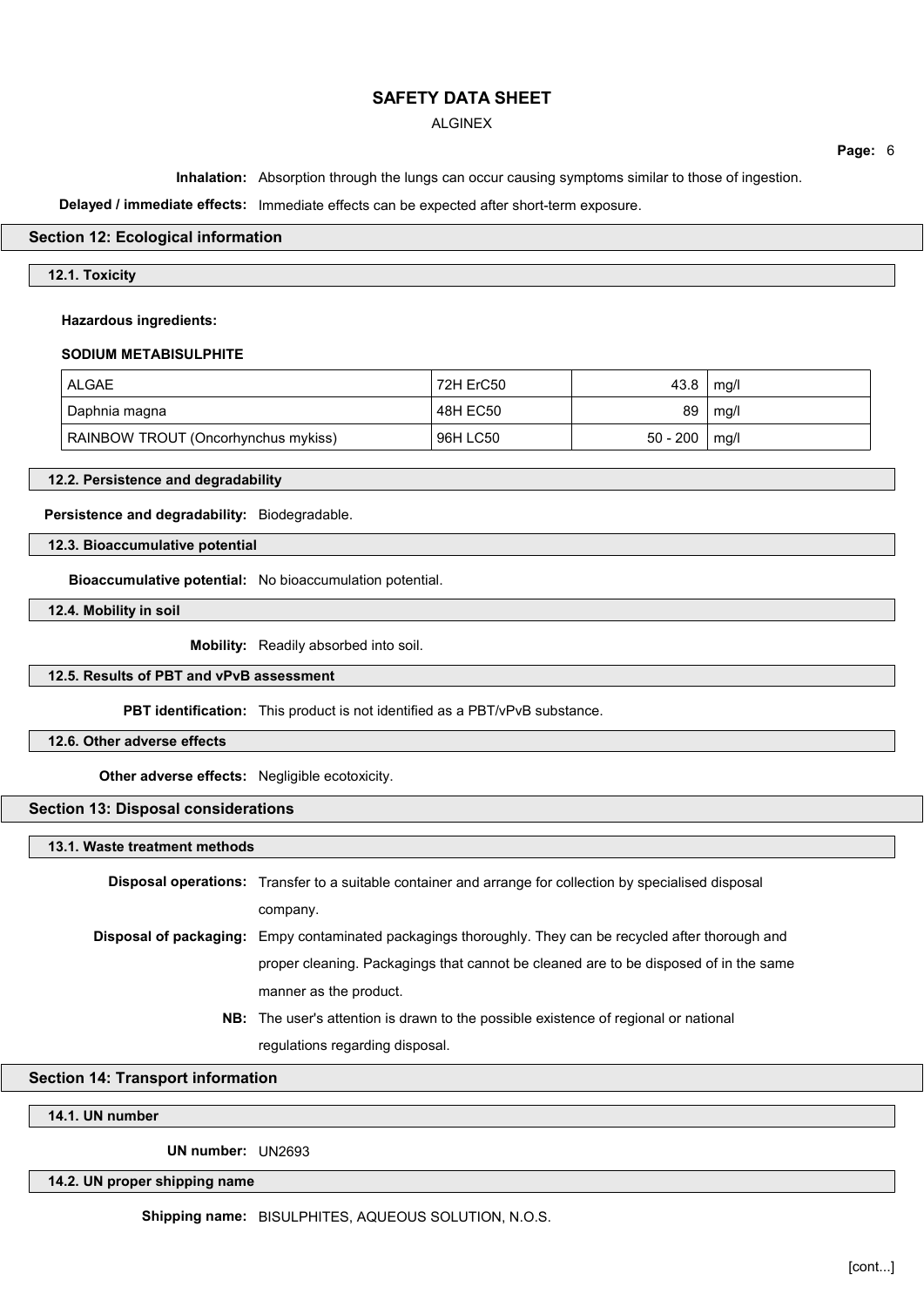ALGINEX

**Page:** 7

# (BISULPHITES,AQUEOUS SOLUTION,N.O.S. (sodium metabisulphite))

| 14.3. Transport hazard class(es)          |                                                                                                                    |
|-------------------------------------------|--------------------------------------------------------------------------------------------------------------------|
| Transport class: 8                        |                                                                                                                    |
| 14.4. Packing group                       |                                                                                                                    |
| Packing group: III                        |                                                                                                                    |
| 14.5. Environmental hazards               |                                                                                                                    |
| Environmentally hazardous: No             | Marine pollutant: No                                                                                               |
| 14.6. Special precautions for user        |                                                                                                                    |
|                                           | Special precautions: No special precautions.                                                                       |
| Tunnel code: E                            |                                                                                                                    |
| Transport category: 3                     |                                                                                                                    |
| <b>Section 15: Regulatory information</b> |                                                                                                                    |
|                                           | 15.1. Safety, health and environmental regulations/legislation specific for the substance or mixture               |
|                                           | Specific regulations: Contains food allergen(s), subject to the labelling requirements of (EU) No. 1169/2011       |
|                                           | Specified label: "Sulphur dioxide and sulphites at concentrations of more than 10 mg/kg                            |
|                                           | or 10 mg/litre expressed as SO2".                                                                                  |
| 15.2. Chemical Safety Assessment          |                                                                                                                    |
|                                           |                                                                                                                    |
|                                           | Chemical safety assessment: A chemical safety assessment has not been carried out for the substance or the mixture |
|                                           | by the supplier.                                                                                                   |
| <b>Section 16: Other information</b>      |                                                                                                                    |
| <b>Other information</b>                  |                                                                                                                    |
|                                           | Other information: This safety data sheet is prepared in accordance with Commission Regulation (EU) No             |
|                                           | 2015/830.                                                                                                          |
|                                           | * indicates text in the SDS which has changed since the last revision.                                             |
|                                           |                                                                                                                    |
|                                           | Phrases used in s.2 and s.3: EUH031: Contact with acids liberates toxic gas.                                       |
|                                           | H302: Harmful if swallowed.                                                                                        |
|                                           | H318: Causes serious eye damage.                                                                                   |
|                                           | Legend to abbreviations: PNEC = predicted no effect concentration                                                  |
|                                           | DNEL = derived no effect level                                                                                     |
|                                           | $LD50$ = median lethal dose                                                                                        |
|                                           | $LC50$ = median lethal concentration                                                                               |
|                                           | $LDLO =$ lethal dose low                                                                                           |
|                                           | EC50 = median effective concentration                                                                              |
|                                           | IC50 = median inhibitory concentration                                                                             |
|                                           | $dw = dry$ weight<br>bw = body weight                                                                              |